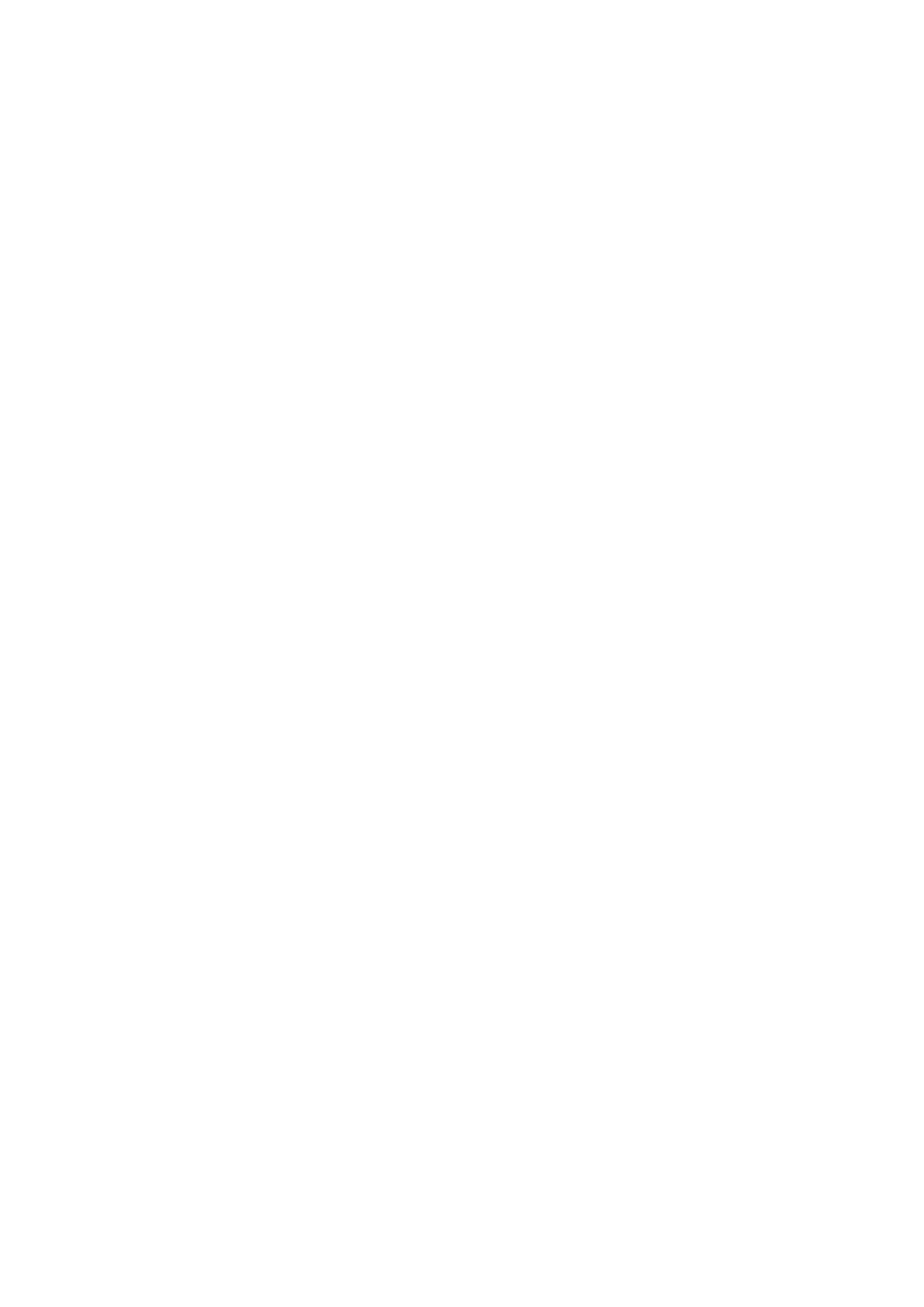## Conflict of Interest

The authors declare that they have no known competing financial interests.

## Autor Contributions

Li Guan put forward the problems we want to study and the research ideas of the problems. Han Dai mainly gives the idea and relevant proof of the algorithm, and is responsible for drafting the paper. Xiaofei Liu is mainly responsible for reviewing and revising the paper, giving a specific example, and is responsible for the final version of the paper.

## References

- [1] Chvatal, V. (1979). A greedy heuristic for the set-covering problem. *Mathematics of Operations Research, 4*, 233-235.
- [2] Feige, U. (1999). A threshold of ln*<sup>n</sup>* for approximating set cover. *Journal of the ACM, 45*, 314-318.
- [3] Johnson, D. (1974). Approximation algorithms for combinatorial problem. *Journal of Computer and System Sciences, 9(3)*, 256-278.
- [4] Vazirani, V. V. (2001). *Approximation algorithms.* Berlin Heidelberg / New York: Springer.
- [5] Karp, R. M. (1972). Reducibility among combinatorial problems. In: *Complexity of Computer Computations* (pp. 85-103). Springer.
- [6] Khot, S., & Regev, O. (2008). Vertex cover might be hard to approximate to within  $2-\varepsilon$ . *Journal of Computer and System Sciences, 74(3)*, 335-349.
- [7] Hochbaum, D. S. (1982). Approximation algorithms for the set covering and vertex cover problems. *SIAM Journal on Computing, 11(3)*, 555-556.
- [8] Bar-Yehuda, R., & Even, S. (1981). A linear time approximation algorithm for the weighted vertex cover problem. *Journal of Algorithms, 2*, 198-203.
- [9] Guha, S., Hassin, R., Khuller, S., & Or, E. (2003). Capacitated vertex covering. *Journal of Algorithms, 48(1)*, 257-270.
- [10]Gandhi, R., Halperin, E., Khuller, S., Kortsarz, G., & Srinivasan, A. (2006). An improved approximation algorithm for vertex cover with hard capacities. *Journal of Computer and System Sciences, 72(1)*, 16-33.
- [11]Bar-Yehuda, R., Flysher, G., Mestre, J., & Rawitz, D. (2010). Approximation of partial capacitated vertex cover. *SIAM Journal on Discrete Mathematics, 24(4)*, 1441-1469.
- [12] Mestre, J. (2009). A primal-dual approximation algorithm for partial vertex cover: Making educated guesses. *Algorithmica, 55(1)*, 227-239.
- [13]Chuzhoy, J., & Naor, J. (2006). Covering problems with hard capacities. *SIAM Journal on Computing, 36(2)*, 498-515.
- [14]Gandhi, R., Halperin, E., Khuller, S., Kortsarz, G., & Srinivasan, A. (2006). An improved approximation algorithm for vertex cover with hard capacities. *Journal of Computer and System Sciences, 72*, 16-33.
- [15] Cheung, W., Goemans, M., & Wong, S. (2014). Improved algorithms for vertex cover with hard capacities on multi graphs and hypergraphs. *Proceedings of the ACM-SIAM Symposium on Discrete Algorithms* (pp. 2626-2637).
- [16]Kao, M. (2017). Iterative partial rounding for vertex cover with hard capacities. *Proceedings of the ACM-SIAM Symposium on Discrete Algorithms* (pp. 2638-2653).
- [17]Saha, B., & Khuller, S. (2012). Set cover revisited: hypergraph cover with hard capacities. *Proceedings of the International Colloquium on Automata, Languages and Programming* (pp. 762-773).
- [18]Wong, S. (2017). Tight algorithms for vertex cover with hard capacities on multigraphs and hypergraphs. *Proceedings of the ACM-SIAM Symposium on Discrete Algorithms* (pp. 2626-2637).